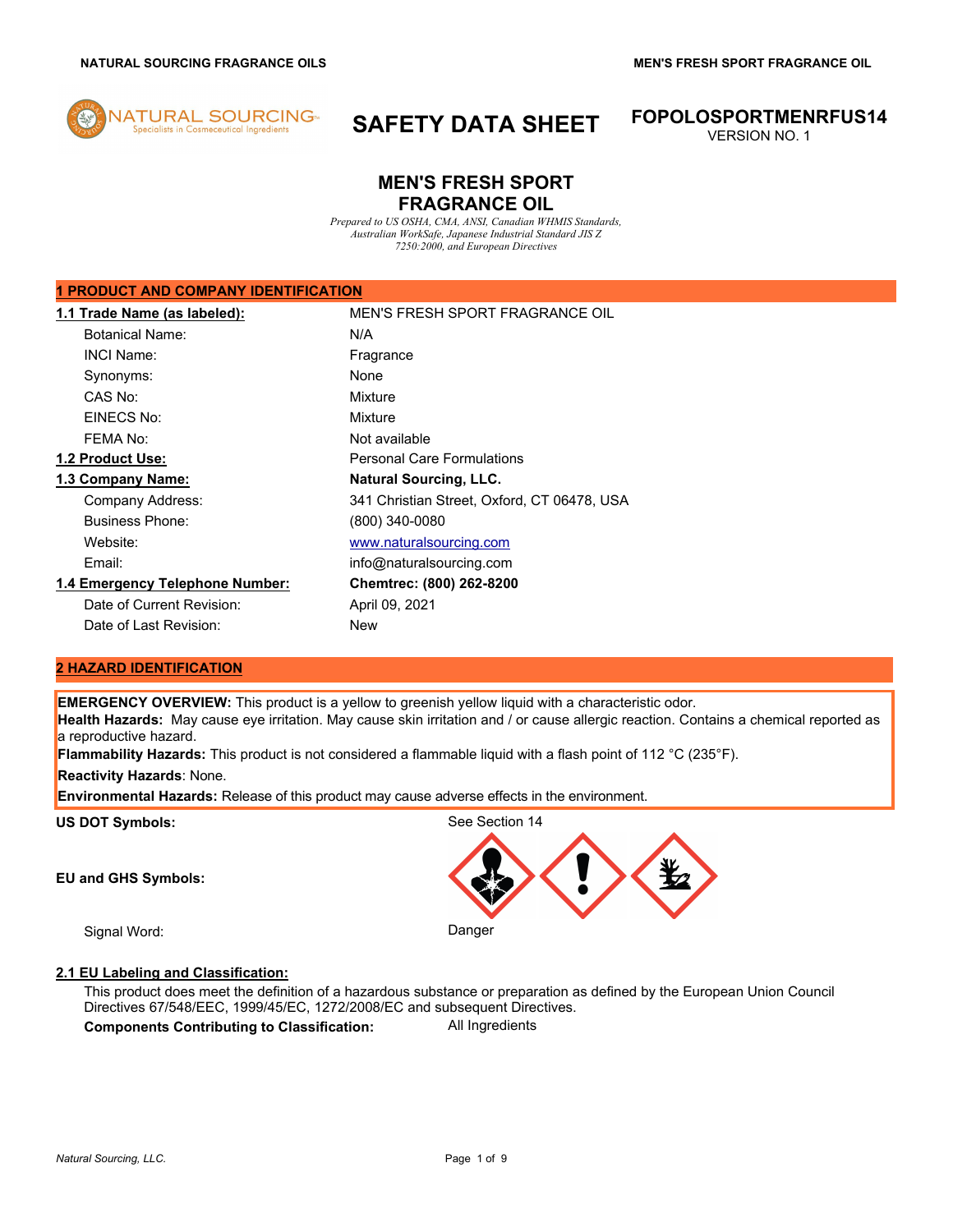| 2.2 Label Elements:                |                                                                                                                                                                                                                                                                                                                                                                                                                                                                                                                                                                                                                                                                                                                                          |
|------------------------------------|------------------------------------------------------------------------------------------------------------------------------------------------------------------------------------------------------------------------------------------------------------------------------------------------------------------------------------------------------------------------------------------------------------------------------------------------------------------------------------------------------------------------------------------------------------------------------------------------------------------------------------------------------------------------------------------------------------------------------------------|
| <b>GHS Hazard Classifications:</b> | Acute Toxicity Category 5 (Oral)<br>Acute Toxicity Category 5 (Dermal)<br>Acute Toxicity Category 5 (Inhalation)<br>Skin Irritation Category 2<br>Eye Irritation Category 2A<br><b>Skin Sensitization Category 1</b><br>Reproductive Toxicity Category 1<br><b>Aquatic Acute Category 1</b>                                                                                                                                                                                                                                                                                                                                                                                                                                              |
| <b>Hazard Statements:</b>          | <b>Aquatic Chronic Category 1</b><br>H303: May be harmful if swallowed<br>H313: May be harmful in contact with skin<br>H333: May be harmful if inhaled<br>H315 Causes skin irritation<br>H319 Causes serious eye irritation<br>H317 May cause an allergic skin reaction<br>H360 May damage fertility or the unborn child<br>H410 Very toxic to aquatic life with long lasting effects<br>H400 Very toxic to aquatic life                                                                                                                                                                                                                                                                                                                 |
| <b>Prevention Statements:</b>      | P201 Obtain special instructions before use.<br>P202 Do not handle until all safety precautions have been read and<br>understood.<br>P261 Avoid breathing dust/fume/gas/mist/vapours/spray.<br>P264 Wash area affected thoroughly after handling.<br>P272 Contaminated work clothing should not be allowed out of the<br>workplace.<br>P273 Avoid release to the environment.<br>P280 Wear protective glove/eye protection/face protection.                                                                                                                                                                                                                                                                                              |
| <b>Response Statements:</b>        | P312: Call a POISON CENTER/doctor if you feel unwell.<br>P304+P312: IF INHALED: Call a POISON CENTER/doctor if you feel<br>unwell.<br>P302+P352 IF ON SKIN: Wash with plenty of water.<br>P321 Specific Treatment (See Section 4 of this SDS).<br>P333+P313 If skin irritation or rash occurs: Get medical<br>advice/attention.<br>P362+P364 Take off contaminated clothing and wash it before reuse.<br>P305+P351+P338 IF IN EYES: Rinse cautiously with water for several<br>minutes. Remove contact lenses, if present and easy to do so.<br>Continue rinsing.<br>P337+P313 If eye irritation persists: Get medical advice/attention.<br>P308+P313 IF exposed or concerned: Get medical advice / attention.<br>P391 Collect spillage. |
| <b>Storage Statements:</b>         | P403 Store in a well-ventilated place.<br>P405 Store locked up.                                                                                                                                                                                                                                                                                                                                                                                                                                                                                                                                                                                                                                                                          |
| <b>Disposal Statements:</b>        | P501 Dispose of contents/container in accordance with local<br>regulations.                                                                                                                                                                                                                                                                                                                                                                                                                                                                                                                                                                                                                                                              |

# **2.3 Health Hazards or Risks From Exposure:**

# **Symptoms of Overexposure by Route of Exposure:**

The most significant routes of overexposure for this product are by contact with skin, eyes and the respiratory system. The symptoms of overexposure are described in the following paragraphs.

# **Acute:**

Inhalation: Mists or spray may cause respiratory irritation.

Skin Contact: May cause skin irritation and sensitization upon direct contact.

Eye Contact: May cause eye irritation upon direct contact.

Ingestion: May be harmful if swallowed.

**Chronic:** Reproductive hazard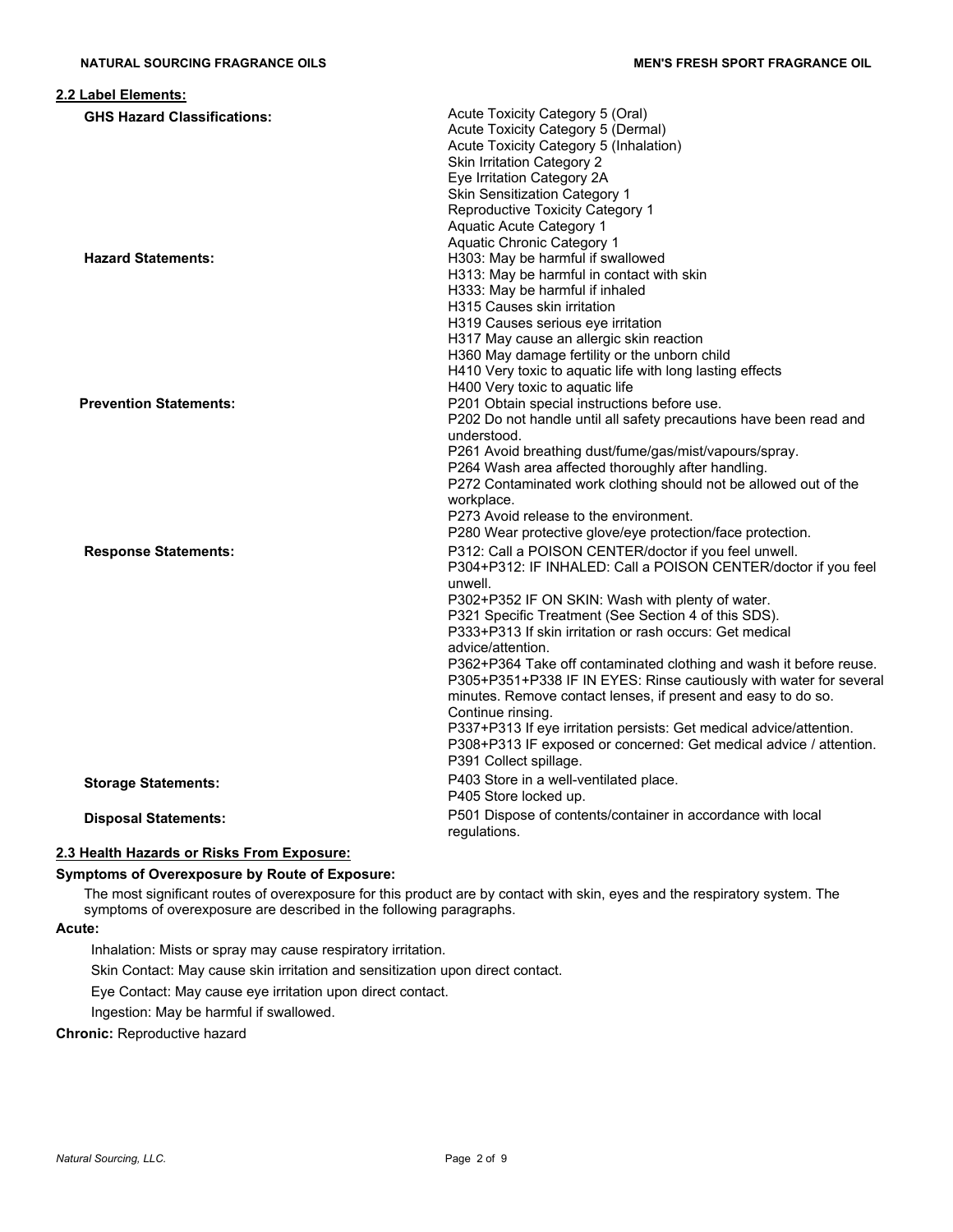# **Target Organs:**

Acute: Eyes, Skin, Respiratory system. Chronic: Reproductive system

# **3 COMPOSITION / INFORMATION ON INGREDIENTS**

| 3.1 Type of Product: Natural Sourcing Fragrance Oils                      |               |                |                   |                                                                                                                                                        |
|---------------------------------------------------------------------------|---------------|----------------|-------------------|--------------------------------------------------------------------------------------------------------------------------------------------------------|
| Ingredients:                                                              | WT%           | <b>CAS No.</b> | <b>EINECS No.</b> | <b>Hazard Classification</b>                                                                                                                           |
| Tetramethyl<br>Acetyloctahydronaphthalenes                                | 10-20%        | 54464-57-2     | 259-174-3         | Skin Irrit. 2; Skin Sensitization 1; Aquatic Acute 1<br>Aquatic Chronic 1                                                                              |
| 2,6-dimethyloct-7-en-2-ol                                                 | 10-20%        | 18479-58-8     | 242-362-4         | Flam Liq Cat 4; Acute Tox Cat 5 (Oral), Skin Irrit. 2,<br>Eye Irrit. 2, Aquatic Acute 3                                                                |
| Benzyl Benzoate                                                           | 5-10%         | 120-51-4       | 204-402-9         | Acute Tox 3 (oral, dermal), Aquatic Acute 1<br>Aquatic Chronic 2                                                                                       |
| Hexamethylindanopyran                                                     | 5-10%         | 1222-05-5      | 214-946-9         | Skin Irrit. 3, Aquatic Acute 1, Aquatic Chronic 1                                                                                                      |
| <b>Benzyl Salicylate</b>                                                  | 5-10%         | 118-58-1       | 204-262-9         | Acute Tox Cat 5 (Oral), Skin Sensitization 1;<br>Eye Irrit Cat 2B; Aquatic Acute 2,<br>Aquatic Chronic 3                                               |
| D-Limonene                                                                | 5-10%         | 5989-27-5      | 227-813-5         | Flam.Liq 3, Asp. Tox. 1, Skin Irrit.2, Skin<br>Sensitization 1, Aquatic Chronic 1, Aquatic Acute 1                                                     |
| <b>Butylphenyl Methylpropional</b>                                        | 5-10%         | $80 - 54 - 6$  | 201-289-8         | Flam.Liq 4, Acute Tox 2 (oral), Skin Irrit. 2, Eye Irrit.<br>2, Reproductive 1, Aquatic Acute 2<br>Aquatic Chronic 3                                   |
| Acetyl hexamethyl tetralin                                                | $1 - 2%$      | 21145-77-7     | 244-240-6         | Acute Tox Cat 4 (Oral) Aquatic Acute 1,<br>Aquatic Chronic 1                                                                                           |
| Linalool                                                                  | $2 - 5%$      | 78-70-6        | 201-134-4         | Skin Irrit. 2, Eye Irrit. 2, Skin Sensitization 1                                                                                                      |
| Methyldihydrojasmonate                                                    | $2 - 5%$      | 24851-98-7     | 246-495-9         | Aquatic Acute 3                                                                                                                                        |
| 3,3-Dimethyl-5-(2,2,3-<br>trimethyl-3-cyclopenten-<br>1-yl)-4-penten-2-ol | $2 - 5%$      | 107898-54-4    | 411-580-3         | Skin Irrit, 2                                                                                                                                          |
| Linalyl Acetate                                                           | $2 - 5%$      | 115-95-7       | 204-116-4         | Flam.Liq 4, Skin Irrit. 2, Skin Sensitization 1,<br>Aspiration 1, Aquatic Acute 3                                                                      |
| Octahydro-7-methyl-1,4-<br>methanonaphthalen-6(2H)-one<br>(Plicatone)     | $2 - 5%$      | 41724-19-0     | 255-517-6         | Acute Tox Cat 4 (Oral, Dermal),<br>Skin Sensitization 1; Aquatic Acute 3,<br>Aquatic Chronic 3                                                         |
| Formaldehyde cyclododecyl<br>ethyl acetal                                 | $1 - 2%$      | 58567-11-6     | 261-332-1         | Skin Irrit. 2, Skin Sensitization 1; Aquatic Acute 2<br>Aquatic Chronic 2                                                                              |
| Amyl salicylate                                                           | $1 - 2%$      | 2050-08-0      | 218-080-2         | Acute Tox Cat 4 (Oral) Aquatic Acute 1,<br>Aquatic Chronic 1                                                                                           |
| Isoamyl Allylglycollate                                                   | $1 - 2%$      | 67634-00-8     | 266-803-5         | Flam Liq Cat 4; Acute Tox Cat 4 (Oral), Skin Irrit. 2,<br>Aquatic Acute 2                                                                              |
| Estragole (Methyl Chavicol)                                               | $0.1 - 1.0\%$ | 140-67-0       | 205-427-8         | Flam Liq Cat 4; Acute Tox Cat 4 (Oral), Skin Irrit. 2;<br>Skin Sensitization 1; Germ Cell Mut Cat 2,<br>Carc Cat 2; Aquatic Acute 2, Aquatic Chronic 3 |
| Citral                                                                    | $0.1 - 1.0\%$ | 5392-40-5      | 226-394-6         | Acute Tox 5 (Dermal), Skin Irrit. 2, Eye Irrit. 2, Skin<br>Sensitization 1; Aquatic Acute 2                                                            |

# **4 FIRST AID MEASURES**

# **4.1 Description of First Aid Measures:**

**Eye Contact:** If product enters the eyes, flush with plenty of water or eye wash if product enters the eyes, flush with plenty of water or eye wash if the expectation of the expectation of the expectation of the expectati solution for several minutes. Seek medical attention if irritation persists. **Skin Contact:** Wash skin thoroughly with soap and water after handling. Seek medical attention if irritation develops and persists.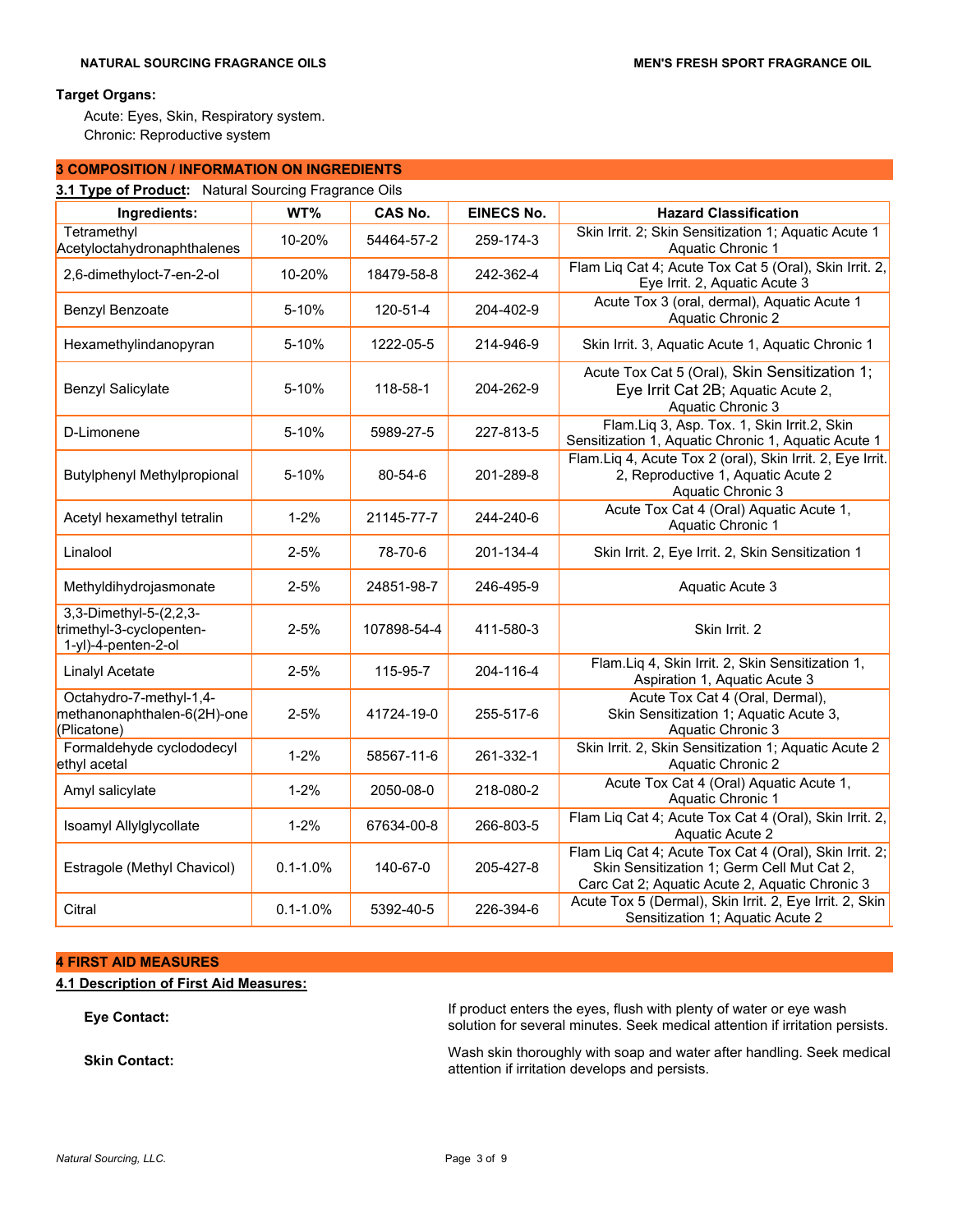**Inhalation:**

**Ingestion:**

**Medical Conditions Generally Aggravated by Exposure:** No data available

If breathing becomes difficult, remove victim to fresh air. If necessary, use artificial respiration to support vital functions. Seek medical attention.

If product is swallowed, call physician or poison center if you feel unwell. If professional advice is not available, do not induce vomiting. Never induce vomiting or give dilutents (milk or water) to someone who is unconscious, having convulsions, or who cannot swallow. Seek medical advice. Take a copy of the label and/or SDS with the victim to the health professional.

**4.2 Symptoms and Effects Both Acute and Delayed:** May cause eye irritation. May cause skin irritation and / or cause allergic reaction. Contains a chemical reported as a reproductive hazard.. **4.3 Recommendations to Physicians:** Treat symptoms and eliminate overexposure.

# **5 FIRE FIGHTING MEASURES**

# **5.1 Fire Extinguishing Materials:**

**Use the following fire extinguishing materials: Water Spray: No.** 

# **5.2 Unusual Fire and Explosion Hazards:**

Irritating and toxic fumes may be produced at high temperatures. Use of water may result in the formation of a toxic aqueous solution. Do not allow run-off from firefighting to enter drains or water courses.

Explosive Sensitivity to Mechanical Impact: No

Explosive Sensitivity to Static Discharge: No

**Foam:** Yes **Halon:** No

**Carbon Dioxide:** Yes **Dry Chemical:** Yes **Other:** Any "B" Class

**5.3 Special Fire-Fighting Procedures:**  $\bullet$  Incipient fire responders should wear eye protection.

 Structural firefighters must wear Self-Contained Breathing Apparatus (SCBA) and full protective equipment.

• Isolate materials not yet involved in the fire and protect personnel. Move containers from fire area if this can be done without risk; otherwise, cool with carefully applied water spray.

• If possible, prevent run-off water from entering storm drains, bodies of water, or other environmentally sensitive areas.

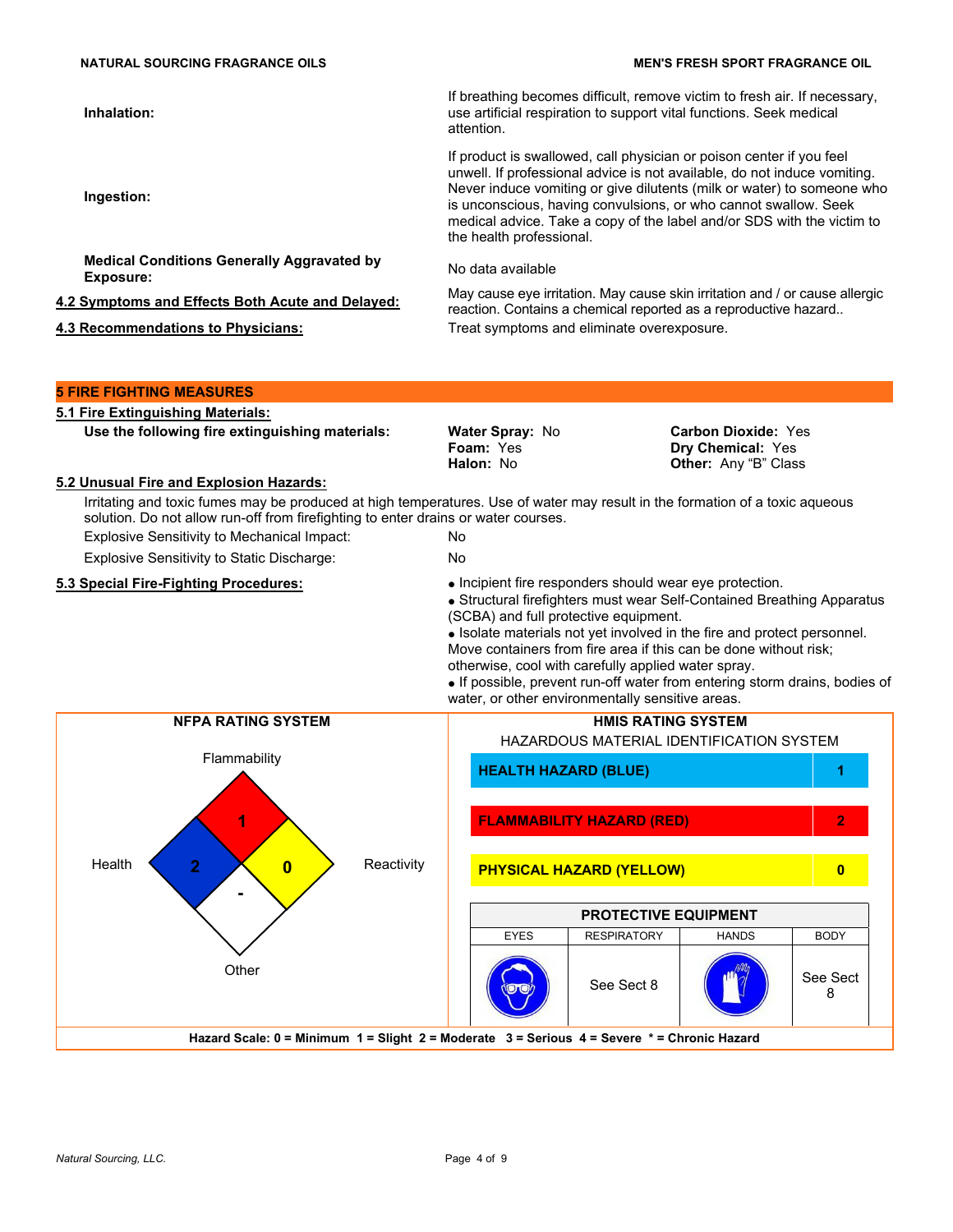# **6 ACCIDENTAL RELEASE MEASURES (STEPS FOR SPILLS)**

# **6.1 Personal Precautions, Protective Equipment and Emergency Procedures:**

Use cautious judgment when cleaning up spill. Wear suitable protective clothing, gloves, and eye/face protection.

# **6.2 Environmental Precautions:**

Construct a dike to prevent spreading. Keep out of sewers, storm drains, surface waters, and soils.

# **6.3 Spill and Leak Response:**

- **Small Spills:** Small Spills: for proper disposal.
	- Approach spill areas with caution.
	- If liquid was introduced, create a dike or trench to contain material. Soak up with absorbent material such as clay, sand or other suitable non-reactive material.
	- Place in leak-proof containers. Seal tightly for proper disposal.
	- Dispose of in accordance with U.S. Federal, State, and local hazardous waste disposal regulations and those of Canada and its Provinces, those of Australia, Japan and EU Member States (see Section 13, Disposal Considerations).

# **7 HANDLING AND STORAGE**

#### **7.1 Precautions for Safe Handling:**

To prevent eye contact under the foreseeable conditions of use, wear appropriate safety eyewear. When handling, do not eat, drink, or smoke. Wash thoroughly after handling.

# **7.2 Storage and Handling Practices:**

Keep away from oxidizing agents. Store in a cool, dry location, in a sealed container in a well-ventilated area away from sources of ignition.

#### **7.3 Specific Uses:**

Personal care formulations.

# **8 EXPOSURE CONTROL/PERSONAL PROTECTION 8.1 Exposure Parameters: No specific data available for this product.** No specific data available for this product. **8.2 Exposure Controls:**

**Ventilation and Engineering Controls:** Use with adequate ventilation to ensure exposure levels are maintained below the limits provided above.

*The following information on appropriate Personal Protective Equipment is provided to assist employers in complying with OSHA regulations found in 29 CFR Subpart I (beginning at 1910.132) or equivalent standard of Canada, or standards of EU member states (including EN 149 for respiratory PPE, and EN 166 for face/eye protection), and those of Japan. Please reference applicable regulations and standards for relevant details.*

| <b>Respiratory Protection:</b> | Not required for properly ventilated areas.<br>Maintain airborne contaminant concentrations below quidelines listed<br>above, if applicable. If necessary, use only respiratory protection<br>authorized in the U.S. Federal OSHA Respiratory Protection Standard<br>(29 CFR 1910.134), equivalent U.S. State standards, Canadian CSA<br>Standard Z94.4-93, the European Standard EN149, or EU member<br>states. |
|--------------------------------|------------------------------------------------------------------------------------------------------------------------------------------------------------------------------------------------------------------------------------------------------------------------------------------------------------------------------------------------------------------------------------------------------------------|
| <b>Eve Protection:</b>         | Safety glasses or goggles are recommended.<br>If necessary, refer to U.S. OSHA 29 CFR 1910.133, Canadian<br>Standards, and the European Standard EN166, Australian Standards,<br>or relevant Japanese Standards.                                                                                                                                                                                                 |
| <b>Hand Protection:</b>        | Chemical resistant gloves are required to prevent skin contact.<br>If necessary, refer to U.S. OSHA 29 CFR 1910.138, the European<br>Standard DIN EN 374, the appropriate Standards of Canada, Australian<br>Standards, or relevant Japanese Standards.                                                                                                                                                          |

**Large Spills:**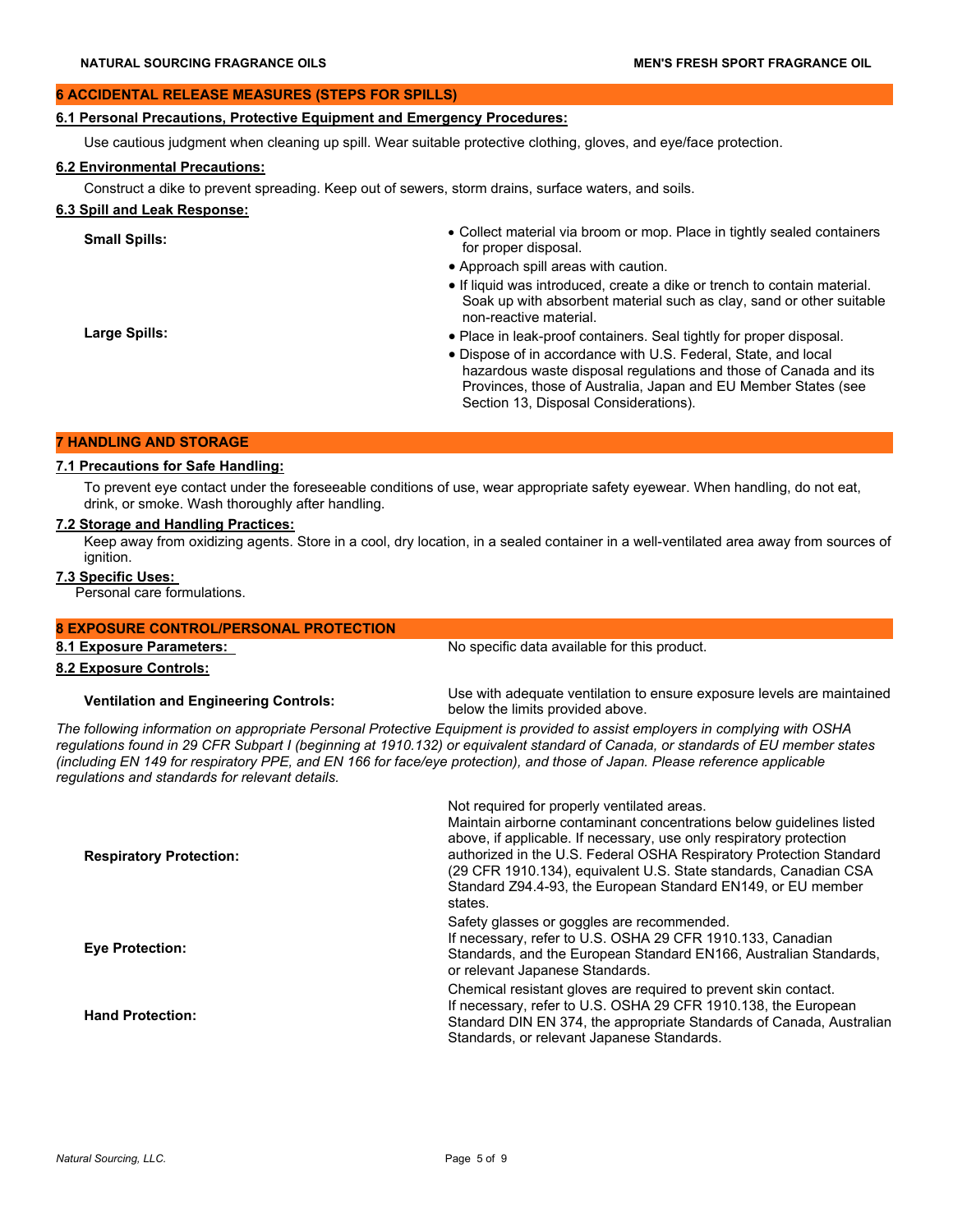**Body Protection:**

Use body protect appropriate to task being performed. If necessary, refer to appropriate Standards of Canada, or appropriate Standards of the EU, Australian Standards, or relevant Japanese Standards. If a hazard of injury to the feet exists due to falling objects, rolling objects, where objects may pierce the soles of the feet or where employee's feet may be exposed to electrical hazards, use foot protection, as described in U.S. OSHA 29 CFR 1910.136.

# **9 PHYSICAL AND CHEMICAL PROPERTIES**

# **9.1 Information on Basic Physical and Chemical Properties:**

**Appearance (Physical State and Color):** This product is a liquid with a yellow to greenish yellow tint. **Odor:** Characteristic **Odor Threshold:** Not Available **pH:** Not Available **Melting/Freezing Point:** Not Available **Boiling Point:** Not Available **Flash Point:** 112 °C (235°F). **Evaporation Rate:** Not Available **Flammability (Solid; Gas):** Not Available **Upper/Lower Flammability or Explosion Limits:** Not Available **Vapor Pressure (mm Hg @ 20°C (68°F):** Not Available **Vapor Density:** Not Available **Relative Density:** Not Available **Specific Gravity:** Not Available **Solubility in Water:** Insoluble **Weight per Gallon:** Not Available **Partition Coefficient (n-octanol/water):** Not Available **Auto-Ignition Temperature:** Not Available **Decomposition Temperature:** Not Available **Viscosity:** Not Available **9.2 Other Information:** Not Available

# **10 STABILITY AND REACTIVITY**

| 10.1 Reactivity:                         |  |
|------------------------------------------|--|
| 10.2 Stability:                          |  |
| 10.3 Possibility of Hazardous Reactions: |  |
| <b>10.4 Conditions to Avoid:</b>         |  |
| 10.5 Incompatible Substances:            |  |
| 10 6 Hazardous Decomposition Products:   |  |

This product is not reactive. Stable under conditions of normal storage and use. **10.3 Possibility of Hazardous Reactions:** Will not occur. No data available. Strong oxidizing agents, strong acids, and alkalis. Does not decompose under normal usage conditions.

| <b>11 TOXICOLOGICAL INFORMATION</b>        |                                                                                                                                                                                                                                                                  |
|--------------------------------------------|------------------------------------------------------------------------------------------------------------------------------------------------------------------------------------------------------------------------------------------------------------------|
| 11.1 Information on Toxicological Effects: | Acute toxicity - Oral - (Rat) mg/kg (LD50: 2608.9319) May be harmful if<br>swallowed<br>Acute toxicity - Dermal - (Rabbit) mg/kg (LD50: 4640.2570) May be<br>harmful in contact with skin<br>Acute toxicity - Inhalation - (Rat) mg/L/4hr (LD50: 48.1734) May be |
|                                            | harmful if inhaled                                                                                                                                                                                                                                               |
| <b>Suspected Cancer Agent:</b>             | Data not met for classification                                                                                                                                                                                                                                  |
| <b>Irritancy:</b>                          | Skin, Eyes: Expected to be an irritant                                                                                                                                                                                                                           |
| <b>Sensitization to the Product:</b>       | This product is expected to cause skin sensitization.                                                                                                                                                                                                            |
| <b>Reproductive Toxicity:</b>              | This product contains a chemical reported as a reproductive hazard.                                                                                                                                                                                              |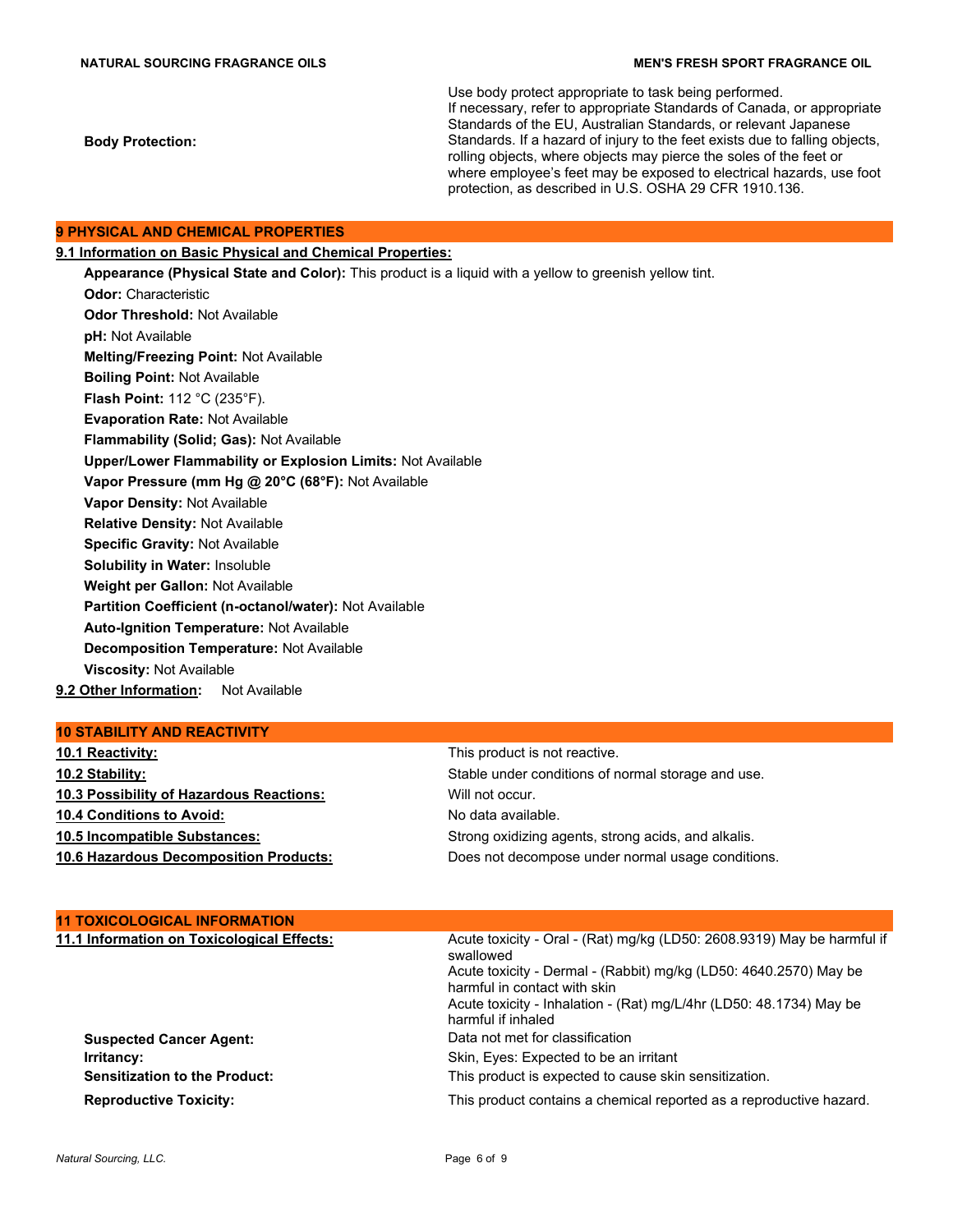# **12 ECOLOGICAL INFORMATION**

| <u>12.1 Toxicity:</u>                    | No specific data available on this product.                             |
|------------------------------------------|-------------------------------------------------------------------------|
| 12.2 Persistence and Degradability:      | No specific data available on this product.                             |
| 12.3 Bioaccumulative Potential:          | No specific data available on this product.                             |
| 12.4 Mobility in Soil:                   | No specific data available on this product.                             |
| 12.5 Results of PBT and vPvB Assessment: | No specific data available on this product.                             |
| 12.6 Other Adverse Effects:              | No data available                                                       |
| 12.7 Water Endangerment Class:           | At present, there are no ecotoxicological assessments for this product. |

#### **13 DISPOSAL CONSIDERATIONS**

**13.1 Waste Treatment Methods:** Waste disposal must be in accordance with appropriate U.S. Federal, State, and local regulations, those of Canada, Australia, EU Member States and Japan.

**13.2 EU Waste Code:** Not determined

# **14 TRANSPORTATION INFORMATION**

# *US DOT, IATA, IMO, ADR:*

# **14.1 U.S. Department of Transportation (DOT) Shipping Regulations:**

*This product is classified (per 49 CFR 172.101) by the U.S. Department of Transportation, as follows.*

| <b>UN Identification Number:</b>                                                              | <b>UN3082</b>                                                                                                                              |
|-----------------------------------------------------------------------------------------------|--------------------------------------------------------------------------------------------------------------------------------------------|
| <b>Proper Shipping Name:</b>                                                                  | ENVIRONMENTALLY HAZARDOUS SUBSTANCE, LIQUID, N.O.S.<br>(Tetramethyl Acetyloctahydronaphthalenes)                                           |
| <b>Hazard Class Number and Description:</b>                                                   | Class 9 - Environmentally Hazardous Substance                                                                                              |
| <b>Packing Group:</b>                                                                         | Ш                                                                                                                                          |
| DOT Label(s) Required:                                                                        | Environmental / Marine                                                                                                                     |
| North American Emergency Response Guidebook<br>Number:                                        | 171                                                                                                                                        |
| <b>RQ Quantity:</b>                                                                           | None                                                                                                                                       |
| 14.2 Environmental Hazards:                                                                   |                                                                                                                                            |
| <b>Marine Pollutant:</b>                                                                      | The components of this product are designated by the Department of<br>Transportation to be Marine Pollutants (49 CFR 172.101, Appendix B). |
| 14.3 Special Precaution for User:                                                             | none                                                                                                                                       |
| 14.4 International Air Transport Association Shipping<br><b>Information (IATA):</b>           | This product is considered as dangerous goods.                                                                                             |
| 14.5 International Maritime Organization Shipping<br>Information (IMO):                       | This product is considered as dangerous goods.                                                                                             |
| 14.6 Transport in Bulk According to Annex II of Marpol<br>73/78 and IBC Code:                 |                                                                                                                                            |
| European Agreement Concerning the International<br>Carriage of Dangerous Goods by Road (ADR:) | This product is not considered by the United Nations Economic<br>Commission for Europe to be dangerous goods.                              |
|                                                                                               |                                                                                                                                            |

# **15 REGULATORY INFORMATION**

**15.1 Safety, Health and Environmental Regulations Specific for the Substance or Mixture:**

United States Regulations:

#### **U.S. SARA Reporting Requirements:**

The components of this product are subject to the reporting requirements of Sections 302, 304, and 313 of Title III of the Superfund Amendments and Reauthorization Act as follows : None

# **U.S. SARA Threshold Planning Quantity:**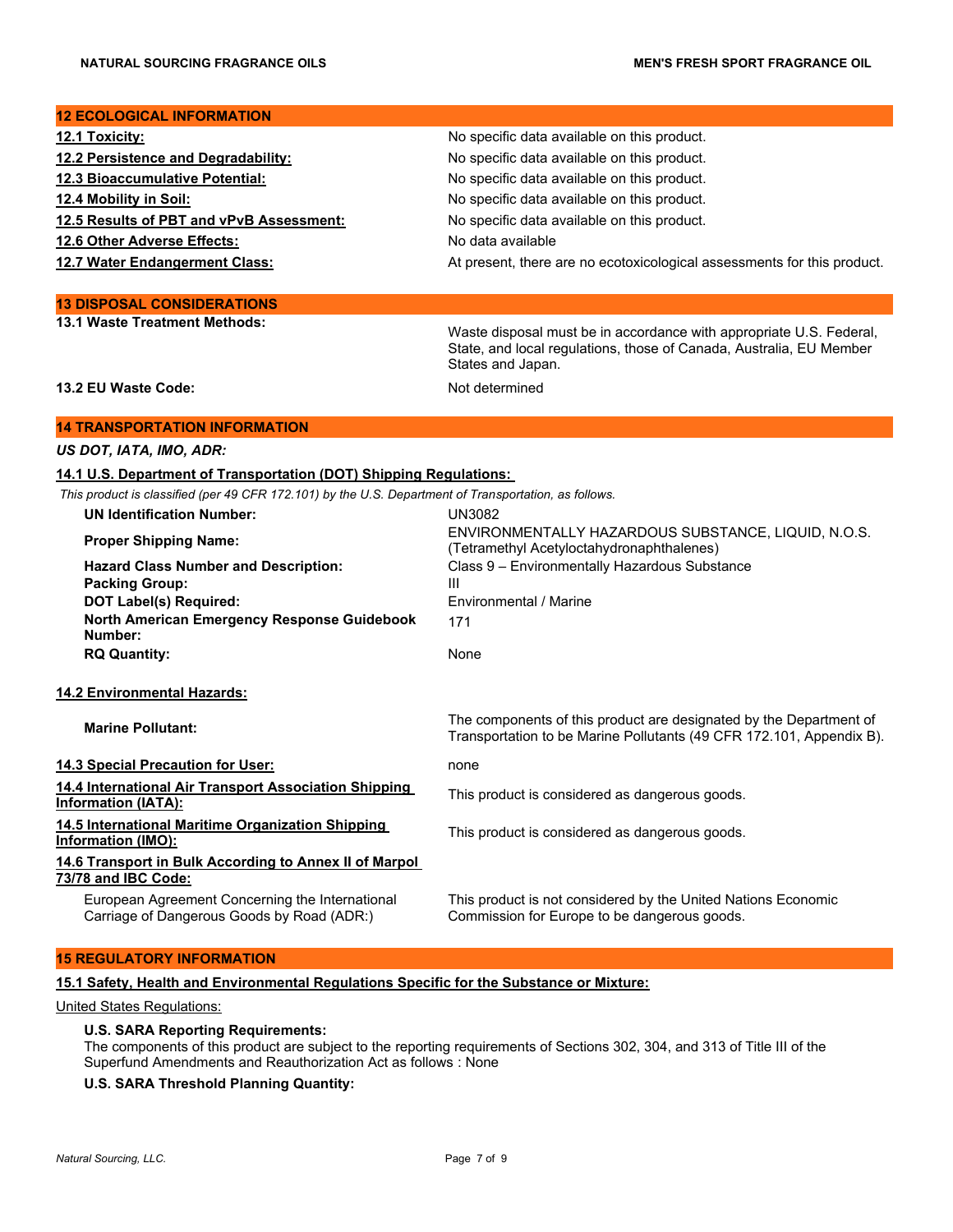#### **NATURAL SOURCING FRAGRANCE OILS MEN'S FRESH SPORT FRAGRANCE OIL**

There are no specific Threshold Planning Quantities for the components of this product. The default Federal MSDS submission and inventory requirement filing threshold of 10,000 lbs (4,540 kg) therefore applies, per 40 CFR 370.20.

# **U.S. CERCLA Reportable Quantity:**

None

### **U.S. TSCA Inventory Status:**

The components of this product are listed on the TSCA Inventory or are exempted from listing.

# **Other U.S. Federal Regulations:**

None known

### **California Safe Drinking Water and Toxic Enforcement Act (Proposition 65):**

California Proposition 65 Warning This product contains the following components: 140-67-0 / 205-427-8 0.1 - 1.0 % Estragole (Methyl chavicol) (Natural Source) 123-35-3 / 204-622-5 0.01 - 0.1% beta-Myrcene (Natural Source) 94-59-7 / 202-345-4 <= 42 ppm Safrole (Natural Source) 89-82-7 / 201-943-2 <= 27 ppm Pulegone (Natural Source)

93-15-2 / 202-223-0 <= 4 ppm Methyl Eugenol (Natural Source)

# **15.2 Canadian Regulations:**

# **Canadian DSL/NDSL Inventory Status:**

Components are DSL Listed, NDSL Listed and/or are exempt from listing

**Other Canadian Regulations:**

Not applicable

# **Canadian Environmental Protection Act (CEPA) Priorities Substances Lists:**

This product has been classified in accordance with the hazard criteria of the Controlled Products Regulations and the MSDS contains all of the information required by those regulations.

# **Canadian WHMIS Classification and Symbols:**

This product is not considered hazardous per WHMIS Controlled Product Regulations.

# **15.3 European Economic Community Information:**

This product meets the definition of a hazardous substance or preparation as defined by the European Union Council Directives 67/548/EEC, 1999/45/EC, 1272/2008/EC and subsequent Directives. See Section 2 for Details.

# **Chemical Safety Assessment:**

No Chemical Safety Assessment has been carried out for this substance/mixture by the supplier.

### **15.4 Australian Information for Product:**

Components of this product are listed on the International Chemical Inventory list.

#### **15.5 Japanese Information for Product:**

Japanese Minister of International Trade and Industry (MITI) Status: The components of this product are not listed as Class I Specified Chemical Substances, Class II Specified Chemical Substances, or Designated Chemical Substances by the Japanese MITI.

#### **15.6 International Chemical Inventories:**

Listing of the components on individual country Chemical Inventories is as follows: Australian Inventory of Chemical Substances (AICS): Listed Korean Existing Chemicals List (ECL): Listed Japanese Existing and New Chemical Substances (ENCS): Listed Philippines Inventory of Chemicals and Chemical Substances (PICCS): Listed U.S. TSCA: Listed